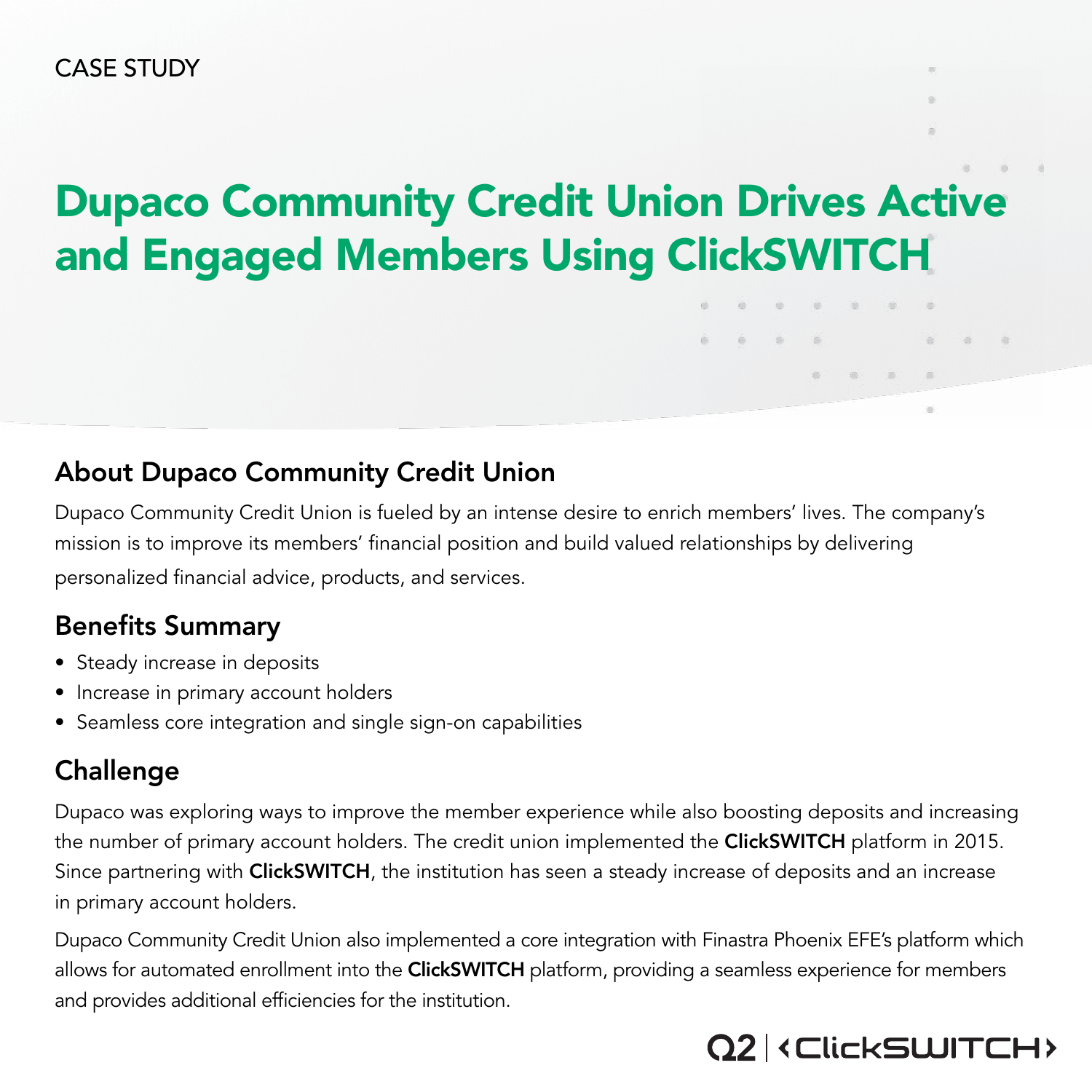# $\frac{1}{2}$

"We have seen great results from using ClickSWITCH throughout the years, so it made sense to make using ClickSWITCH even easier for both our members and employees with core integration and single sign-on. We've continued to see results from ClickSWITCH and are very happy with our relationship."

> - Tami Schepler, Vice President of Member Experience, Dupaco Community Credit Union





۰